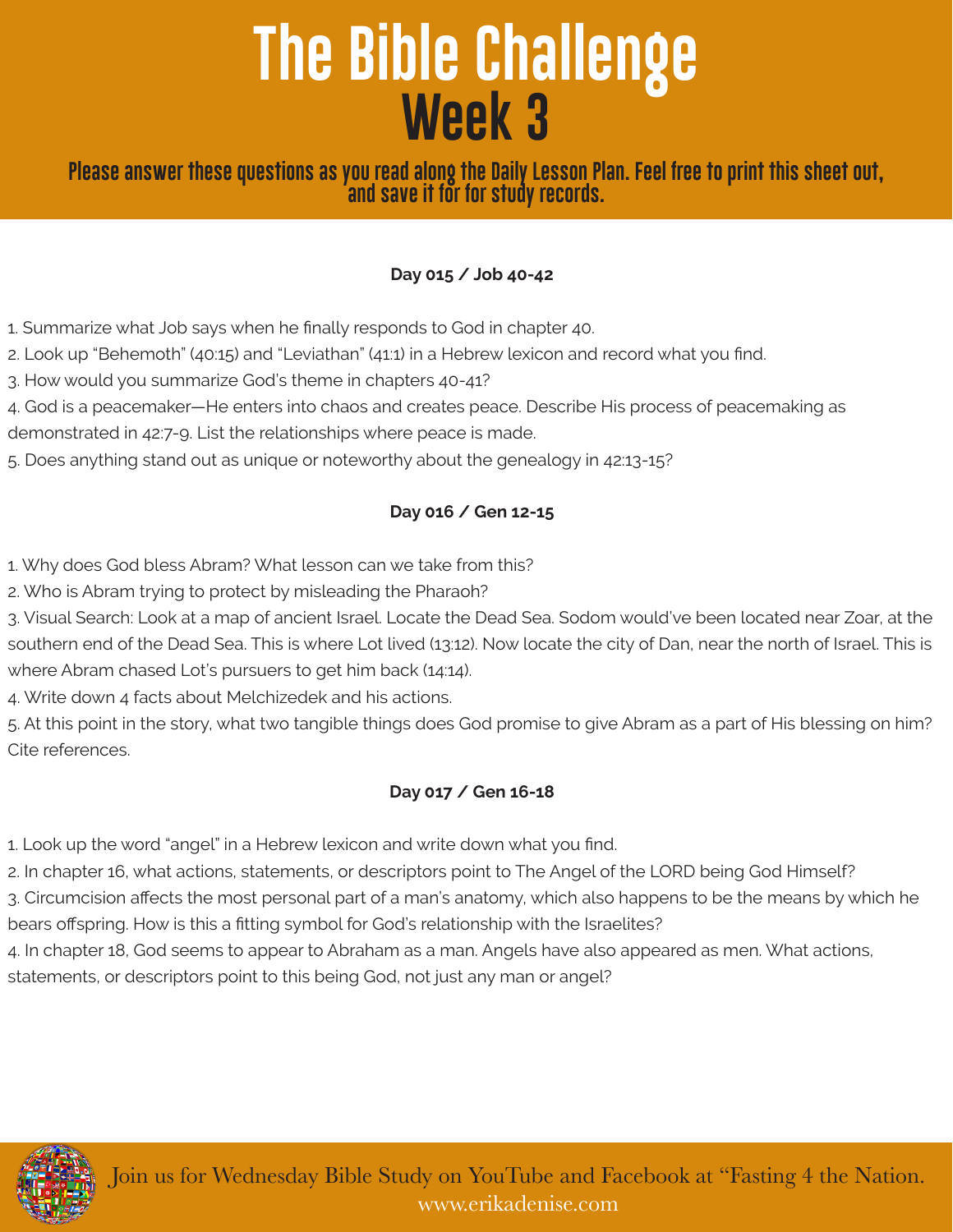# **The Bible Challenge Week 3**

**Please answer these questions as you read along the Daily Lesson Plan. Feel free to print this sheet out, and save it for for study records.**

#### **Day 018 / Gen 19-21**

1. In 19:5, the men of Sodom are demanding to have sex with the visiting angels (who appear as men). Can you think of another passage from Genesis that is similar to this situation? What happened in that instance?

2. Look up Ezekiel 16:49-50. What does it list as Sodom's chief sin? How do you see that demonstrated in today's text from Genesis?

3. How many righteous people were in Sodom after all? Was Lot righteous? Read 2 Peter 2:7 and write out any questions or new insights you gain.

4. Why do you think Abraham lied to King Abimelech in the same way he lied to the Pharaoh? What lesson had he failed to learn?

5. Look up the word "prophet" (Genesis 20:7) in a dictionary or Bible dictionary and write down what you find.

#### **Day 019 / Gen 22-24**

1. Since each Bible version translates things differently, look up Genesis 22:2 in a Hebrew lexicon. Then write down the English translation of God's command to Abraham. Does this vary from the way the command is translated in the version you're reading? If so, how?

- 2. Based on Genesis 22:2, where did God tell Abraham to offer this sacrifice? Be as specific as the text allows.
- 3. Review 22:13. What images foreshadow Jesus in this story of God's provision of a sacrifice? Explain.
- 4. Review 23:19-20. Where did Abraham bury Sarah? Why is this significant?